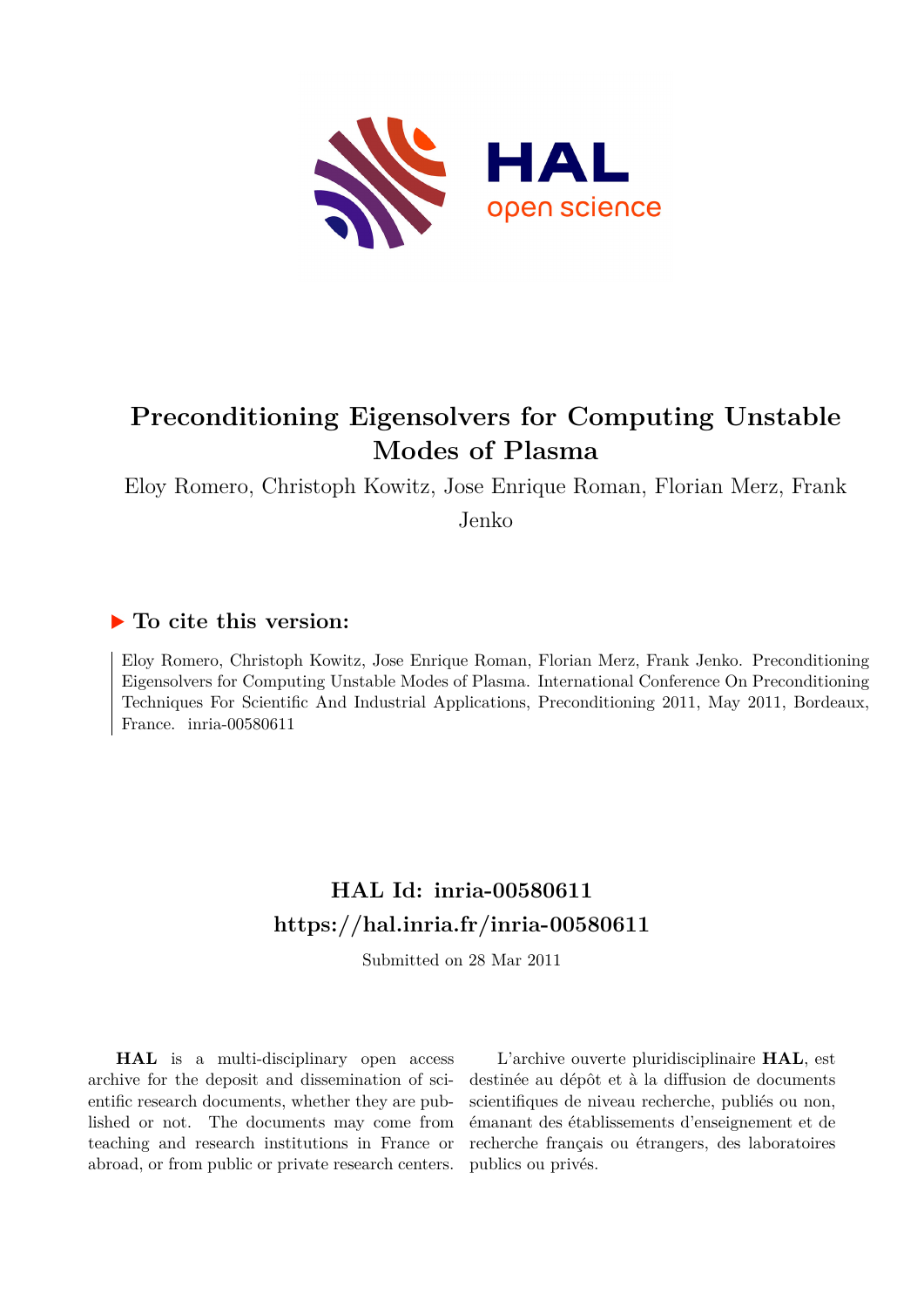### Preconditioning Eigensolvers for Computing Unstable Modes of Plasma

*List of authors:*

E. Romero $^1\;$  C. Kowitz  $^2$  J. E. Roman $^3$  F. Merz  $^4$  F. Jenko  $^5\;$ 

Numerical simulations are essential tools in the study of the processes occurring in magnetically confined plasmas, such as the anomalous transport (large amounts of energy and particles are transported out of the hot core zone of the plasma) which is the result of the microinstabilities in the plasma produced by gradients in the temperature, magnetic field and density. These microinstabilities can be characterized by the analysis of the unstable modes in the linearized gyrokinetic problem,

$$
\frac{\partial g}{\partial t} = \mathcal{L}[g],\tag{1}
$$

where  $\mathcal L$  is a time independent, complex, non-Hermitian integro-differential operator. Time integration of (1) can only obtain the dominant unstable mode (with the largest growth rate). However, for detailed analyses also the subdominant unstable modes are required, which can be obtained via the partial eigendecomposition of  $\mathcal{L}$ .

GENE [1] is a massively parallel code for plasma simulations that solves the linear and nonlinear gyrokinetic equations following an Eulerian approach. In GENE, the operator matrix is never computed explicitly, but implemented in a highly parallelized and efficient matrix-free form, allowing to deal with problems of sizes ranging from several hundred thousand for linear simulations up to a few billion for nonlinear problems, for reasonably accurate models.

In GENE, the eigenvalue computations of the linear operator are carried out by means of SLEPc, the Scalable Library for Eigenvalue Problem Computations [2]. SLEPc provides a collection of parallel iterative eigensolvers on top of PETSc [3], some of them allowing the use of a preconditioner for accelerating the convergence.

Due to the difficulty of building an efficient preconditioner based on a dense operator matrix, which is not available in explicit form, previous works addressed the problem without preconditioning. In particular, moderate success was obtained with the Krylov-Schur method combined with the shift-and-invert spectral transformation [4] as well as employing the Jacobi-Davidson method [5]. In this work, we analyze different preconditioning strategies in the context of GENE.

The discretized operator L is obtained with a combination of spectral and finite difference techniques. As a consequence, it can be split into a dense part  $L^{\phi}$  and a sparse part  $L^{g}$ . The latter matrix has a block diagonal sparse multi-banded structure because the differentiation is done locally.

<sup>&</sup>lt;sup>1</sup>Universidad Politécnica de Valencia, Instituto I3M, C. de Vera s/n, 46022 Valencia, Spain, elroal@upv.es  $^2$ Max-Planck-Institut für Plasmaphysik

 $^3 \rm{Universal}$  Politécnica de Valencia

 $4$ Max-Planck-Institut für Plasmaphysik

 $5$ Max-Planck-Institut für Plasmaphysik